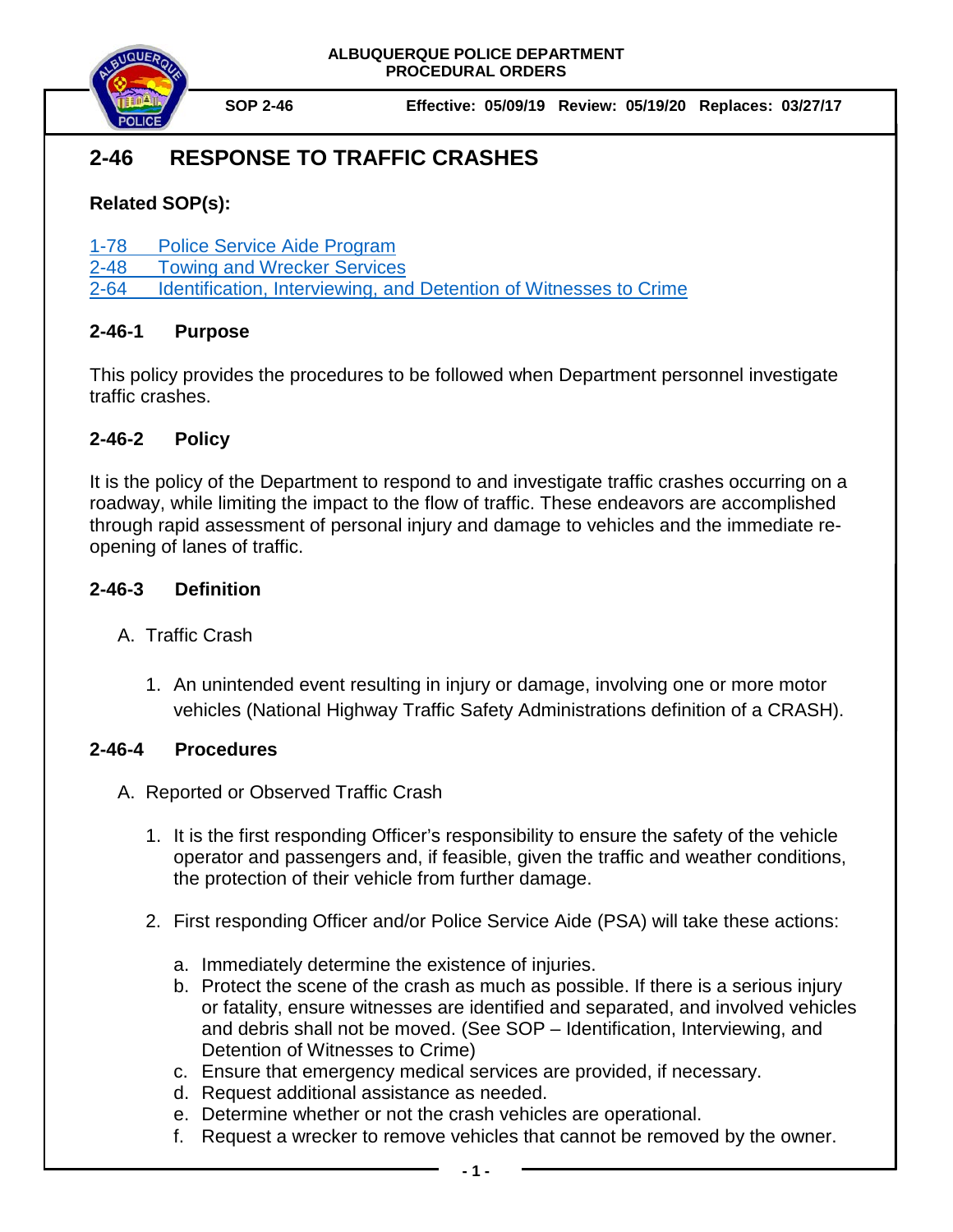

- g. Note the positioning of the vehicles(s).
- h. A diagram of the crash shall be completed when an injury has been reported. When a non-injury crash occurs the Officer has the option of completing a diagram.
- i. Ensure removal of vehicles and debris from the roadway, as described in section B below (once the crash investigation is complete, debris can and should be removed from the roadway by either the on-scene Officer(s), PSA(s), or by the responding wrecker company to limit further damage to the motoring publics vehicles).
- j. After investigating the crash, take the necessary enforcement action.
- 3. Investigation Responsibility
	- a. The responsibility for conducting the investigation and submitting reports shall rest with the first patrol Officer, traffic Officer, or PSA dispatched to handle the crash unless otherwise specified in this section. PSA's will be allowed to complete reports on injury crashes with the approval of a supervisor.
	- b. Crash reports will be made on a State of New Mexico Uniform Crash Report form in TraCS.
- B. Proper Removal of Vehicles
	- 1. If the vehicles are operational, and there are no serious injuries or fatalities, the vehicles should be removed from the roadway as quickly and safely as possible.
	- 2. If the vehicles cannot be removed safely, the responding Officer/PSA will, if feasible, make every effort to maintain the safe and constant flow of traffic around the scene.
- C. Freeway Crashes
	- 1. A Field Services Bureau unit equipped with emergency lights will be dispatched to the scene of all crashes on the freeway if a traffic Officer on a motorcycle was initially dispatched to investigate the crash.
	- 2. Personnel may request the DOT Courtesy Patrol when available.
- D. Private Property Crashes
	- 1. For crashes occurring on private property, Officers will complete crash reports ONLY in cases which involve the following:
		- a. Great bodily harm or death.
		- b. A vehicle belonging to the City of Albuquerque or upon request of other governmental agency.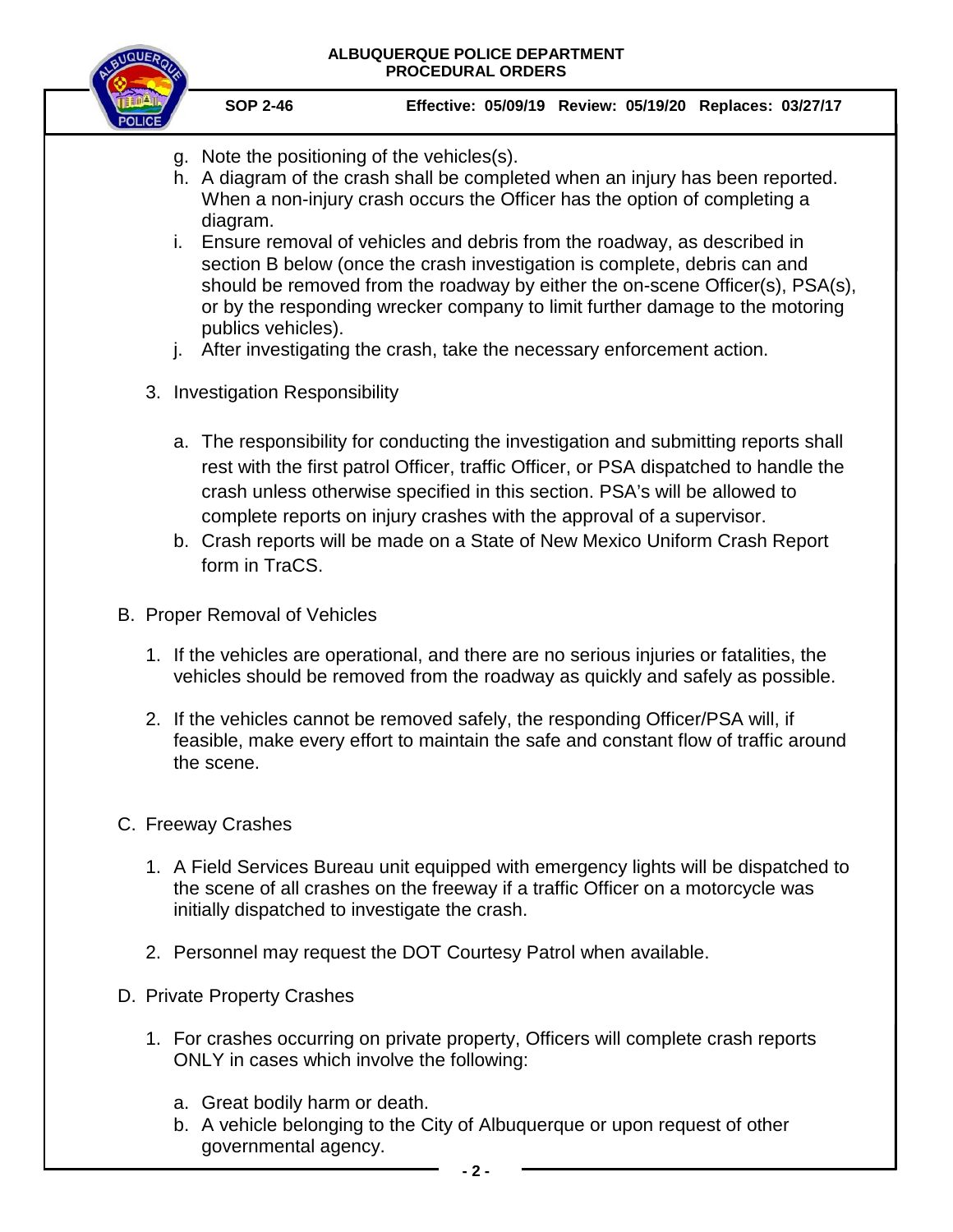#### **ALBUQUERQUE POLICE DEPARTMENT PROCEDURAL ORDERS**



**SOP 2-46 Effective: 05/09/19 Review: 05/19/20 Replaces: 03/27/17**

- c. Suspected of impaired drivers or reckless driving.
- d. Hit and run crash investigations with offender information
- e. Extensive damage to private property.
- 2. If any of the above conditions are not present, (Emergency Communications Center) ECC shall advise the parties involved to obtain crash report forms from any police station.
- 3. Officers or PSAs who are flagged down or who come upon private property crashes will take these actions:
	- a. Ensure that the parties involved exchange the necessary information.
	- b. Advise the parties involved to fill out the crash forms at any police station within five working days
	- c. If a report is requested by parties in the crash, they will be referred to the appropriate substation.

#### E. Hit and Run Crashes

- 1. Hit and run follow-up investigations will be the responsibility of the investigating Officer under the following conditions:
	- a. The hit and run vehicle is registered within the city limits of Albuquerque.
	- b. The investigation will continue until all leads developed have been exhausted.
- 2. Hit and run follow-up investigations will be coordinated by the Hit and Run Unit. This coordination will include review and reassignment of cases back to field Officers. The Hit and Run Officer will coordinate follow-up investigations for vehicles outside of the Officer's jurisdiction.
- F. Crashes Involving City Vehicles
	- 1. All injury crashes involving city-owned vehicles will be investigated by on duty Traffic Division personnel if available.
	- 2. Non-injury crashes involving city-owned vehicles may be investigated by a traffic Officer, if available, during their normal working hours. If a traffic unit is not available, a field supervisor will respond to the scene and ensure a proper investigation.
- G. Crashes Involving Vehicles from Other Government Agencies
	- 1. Investigations of crashes involving vehicles from other government agencies will be treated the same way as investigations of any other motor vehicle crash.
- H. Crashes at School Crossings